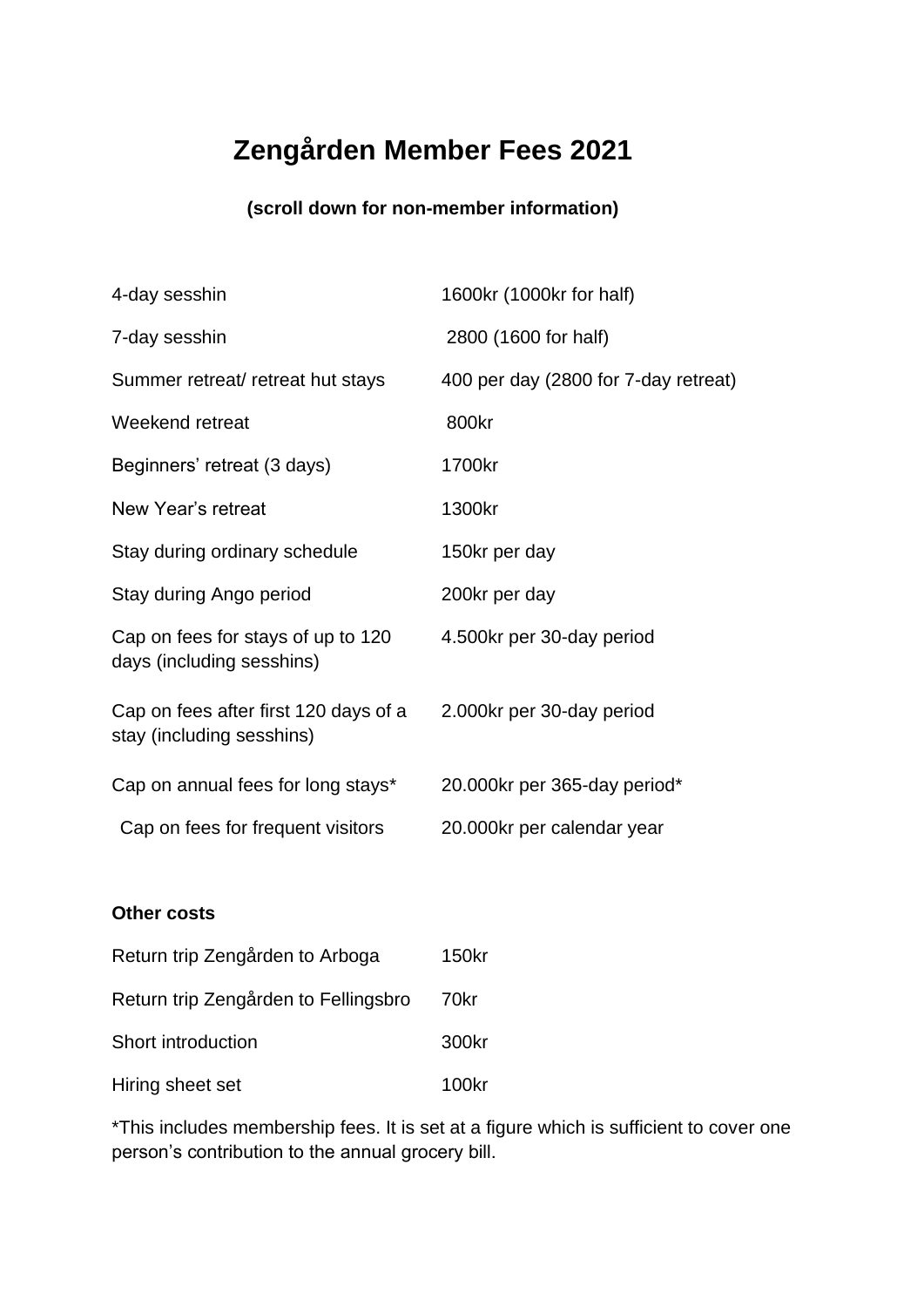#### **Helping others to practise**

Some of our Sangha members need financial assistance to pay these fees. If you would like to give them a donation, we act as their "virtual alms bowl." If you make a payment into our account marked "Sangha fund," it will be earmarked for them. Full details of how the fund is distributed are available on request to anyone considering making a donation or applying for help.

#### **Membership**

You can apply for membership of the affiliate nearest you. A list of our affiliates is on zentraining.org. Membership of any affiliate includes membership of ZBS. If you live far from any of our affiliates, you can apply for distance membership of ZBS by emailing [zen@zazen.se.](mailto:zen@zazen.se)

Zenbuddhistiska Samfundet account details plusgirokonto 45 97 38-1 Swish: 1234 779 856 från utlandet: BIC: NDEASESS, IBAN: SE 7495 0000 9960 2604 5973 81